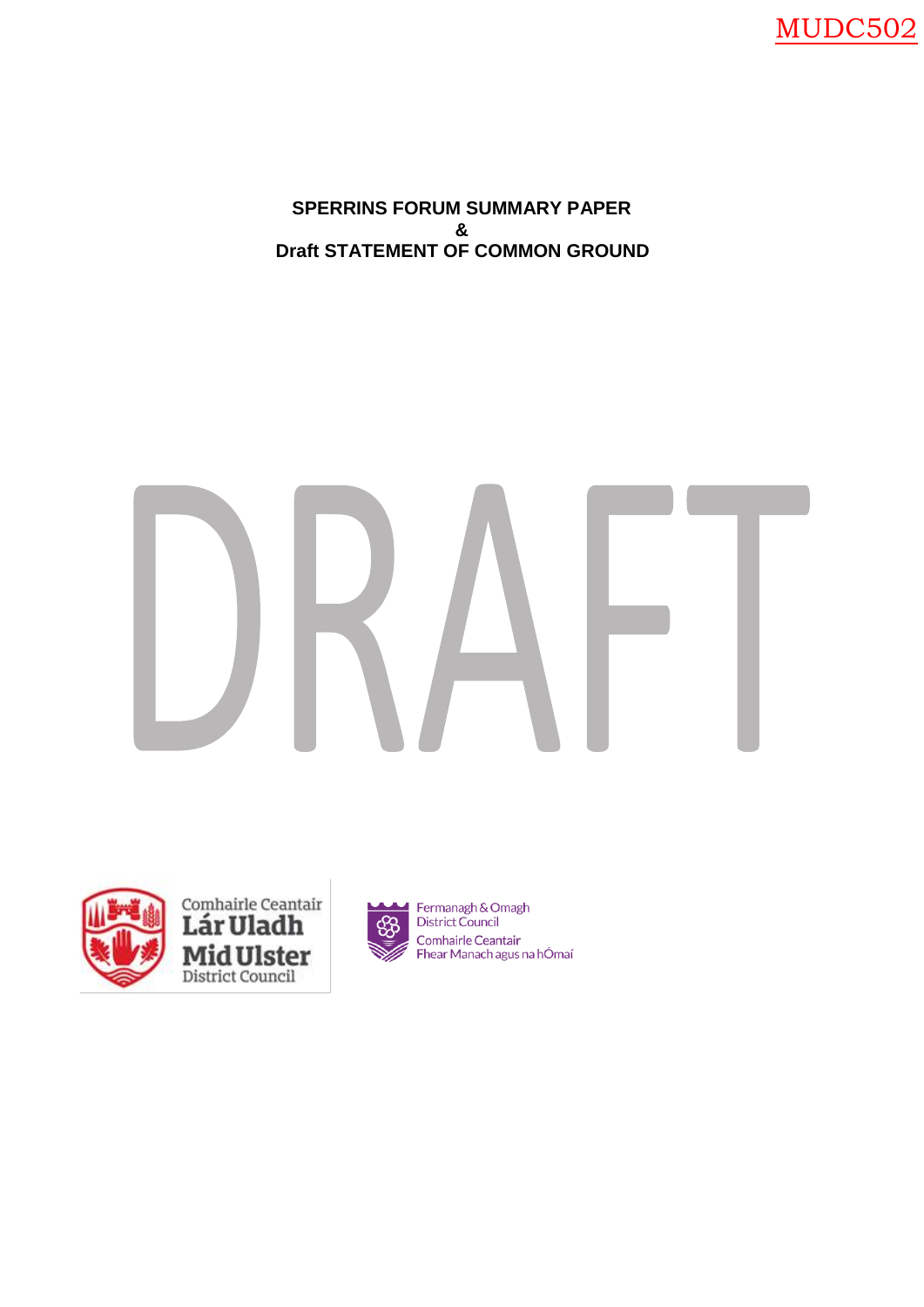# **CONTEXT**

The Sperrins Forum was first convened in April 2017 and consisted of both elected representatives and professional planning staff of the following councils:

- Mid Ulster District Council:
- Fermanagh and Omagh District Council:
- Causeway Coast and Glens Borough Council
- Derry City & Strabane District Council

This Sperrins Forum was created primarily to ensure a high level of co-operation and communication among neighbouring councils as we all work towards the creation of each of our Development Plans. This matter is of particular relevance to the newly created councils within Northern Ireland as concept of 'soundness' of Development Plans is a new aspect that has now been enshrined in legislation.

Soundness is the basis on which all Development Plans in Northern Ireland will be examined. One of the tests of soundness relates to consistency and whether we have had regard to other relevant plans, policies and strategies relating to any adjoining council's district. Another aspect of the soundness test relates to coherence and effectiveness, ensuring that where cross boundary issues are relevant our Development Plan policies and allocations are not in conflict with the Development Plan documents of neighbouring councils.

It is in this legislative backdrop that the Sperrins Forum was primarily created.

# **ISSUES**

Three separate meetings of the Sperrins Forum have been held to date. In each of these meetings the following shared strategic issues were discussed:

- Protection of landscapes and environmental assets through appropriate environmental designations;
- Management of Minerals Development;
- Improvement of road linkages and infrastructure;
- Sustainable tourism development.

## **OUTCOME**

This statement addresses the following areas of common ground:

### **Protection of Landscapes**

There has been recognition of the need for protection of our sensitive landscapes and environmental assets and, in particular, the integrity of the Sperrin AONB designation. Concerns were expressed on the impact of wind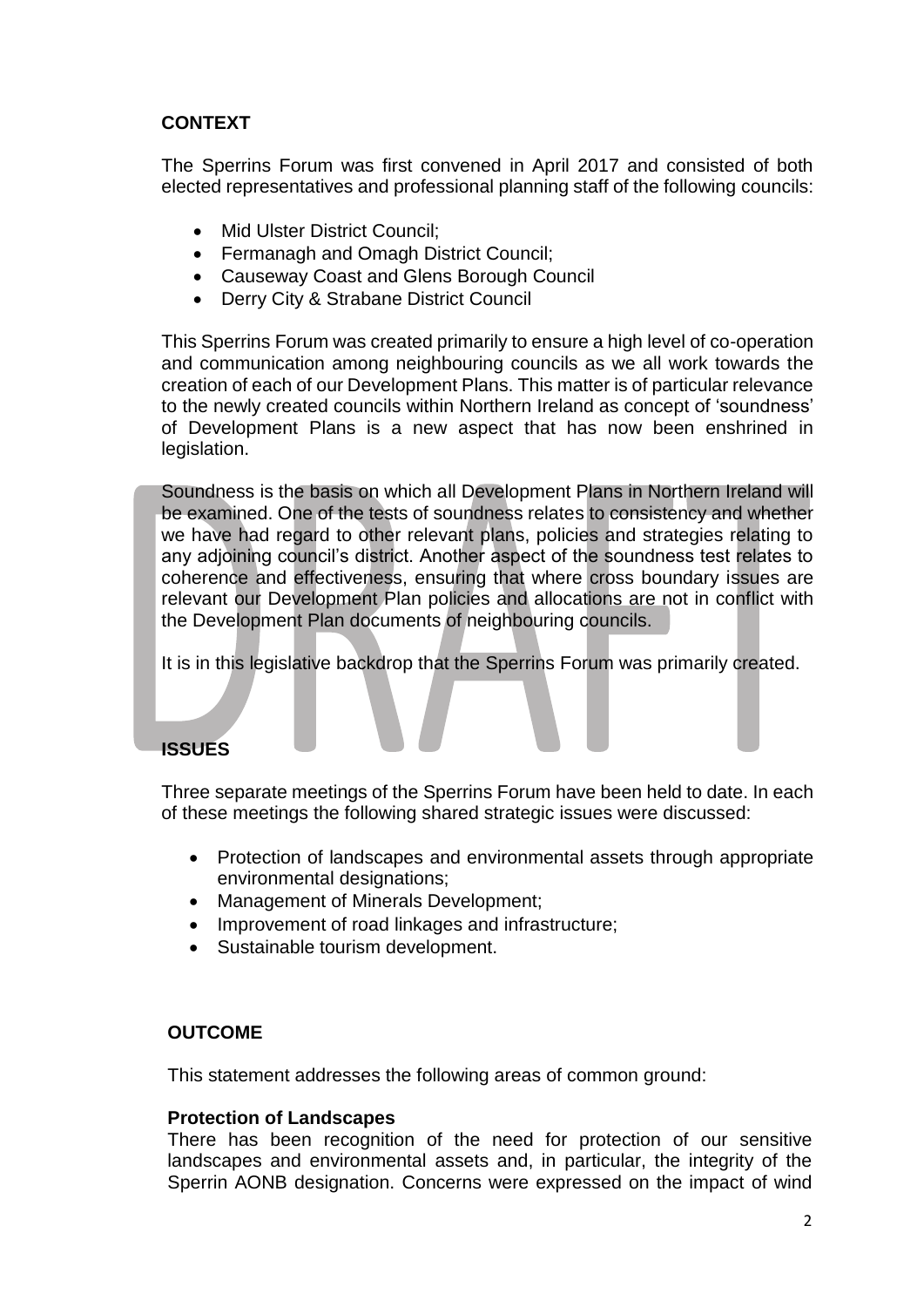turbines and other high structures such as telecommunication masts on our shared landscapes. A suggested approach was to protect our most sensitive areas within the Sperrins from such development. How this would be achieved would be a matter for each council to address within their individual Local Development Plans.

### **Minerals Development**

It was acknowledged that sustainable minerals development is a key challenge in the Sperrin AONB with its resource of not only sand and gravel but also valuable minerals such as gold. There was acknowledgement that policy requires councils to identify areas to be protected from minerals development because of their intrinsic landscape, amenity, scientific or heritage value. There was acknowledgement that minerals development is important to the economy but the need for mineral resources must be balanced against the need to protect and conserve the environment. The timing and the methodology for designating such areas of constraint will be a matter for each individual council.

There was acknowledgement that Development Plans should seek to afford additional protection to our existing peat resources and that measures need to be taken in order to regulate commercial peat extraction.

## **Sustainable Tourism**

There was acknowledgement that tourism development is important to the local and regional economy and that the Sperrins are recognised as being a relatively undeveloped destination for tourists. Members acknowledged that there has to be a balance between protecting our most sensitive landscapes and environmental assets and accommodating sustainable tourism development. One way of addressing this would be via a strategy of identifying Tourism Opportunity Zones where potential growth could occur, balanced with a number of Tourism Conservation Zones where conservation interests would be paramount and tourism and environmental assets would be safeguarded. The timing and the methodology for designation of such areas will be a matter for each individual council.

## **Road Linkages and Infrastructure**

There was an acknowledgement among members that there is little this forum or individual councils can do to influence the provision of major roads and infrastructure projects. However there was general agreement that all members will continue to lobby central government to improve road networks across our respective areas.

## **Accommodating Growth**

The focus for the development of new housing and economic development should remain within the hubs, although the allocation of such growth is a matter for each council. Facilities for which people need to travel should remain within these hubs and all councils will provide a policy to resist major retail development outside of the towns and at major road interchanges.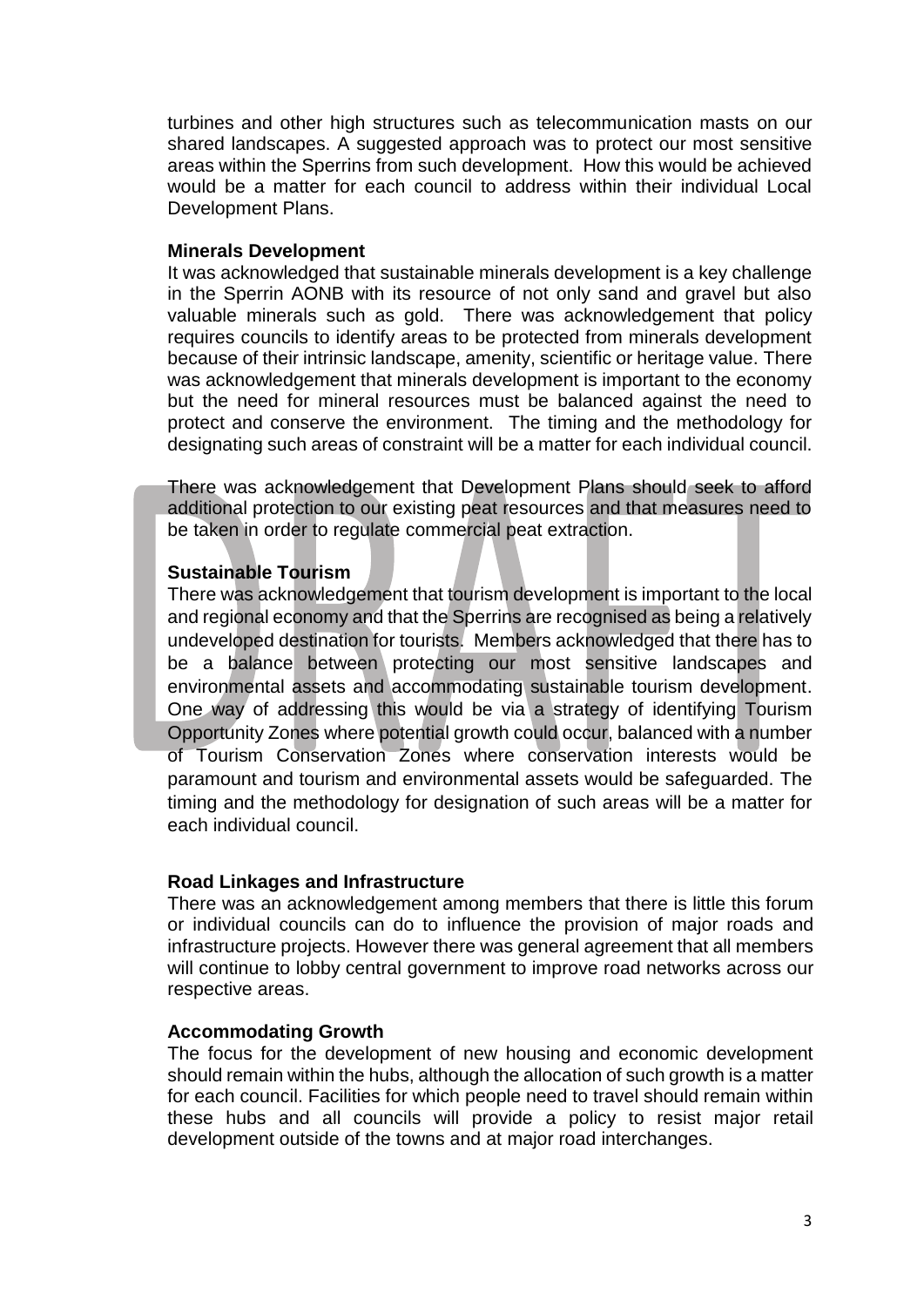### **Sperrins Forum Statement of Common Ground**

All four councils of the Sperrins Forum are committed to the concept of sustainable development. In addition to this, this statement sets out the Forum's areas of common ground based on the cooperation between us and also includes some additional enhancements which all the members of the Forum have bought into. This cooperation will result in cohesive planning for the Sperrins Area.

This statement sets out the areas of common ground which were agreed by the members of Sperrins Forum. They include the Forum's commitment to:

- *1. Provide appropriate policies and/or designations to protect our most sensitive landscapes from inappropriate development;*
- *2. Provide appropriate policies/and or designations to protect our areas of intrinsic landscape, amenity, scientific or heritage value from mineral development;*
- *3. Provide appropriate policies to afford additional protection to our existing peat resources from commercial extraction and to regularise all commercial peat extraction.*
- *4. Provide appropriate policies to facilitate improvements to the transport infrastructure to enable faster and safer travel across the region;*
- *5. Promote the growth of the region's main towns as the key hubs for housing, services and employment, complemented by a network of small towns and villages;*
- *6. Provide appropriate policies to resist major retail development outside of the towns;*
- *7. Support the delivery of stable and secure digital communications infrastructure, including fibre optic technology, to improve broadband provision across the region;*
- *8. Provide appropriate policies to encourage renewable energy schemes, in order to support a reduced carbon footprint for the central border region;*
- *9. Encourage the delivery of enhanced connectivity to include cycling and walking routes, as well as blueways and greenways at appropriate locations.*

| Signed on behalf of Mid Ulster District Council        |
|--------------------------------------------------------|
| Date                                                   |
| <b>Position</b>                                        |
| Signed on behalf of Fermanagh & Omagh District Council |
| Date                                                   |
| Position                                               |
|                                                        |